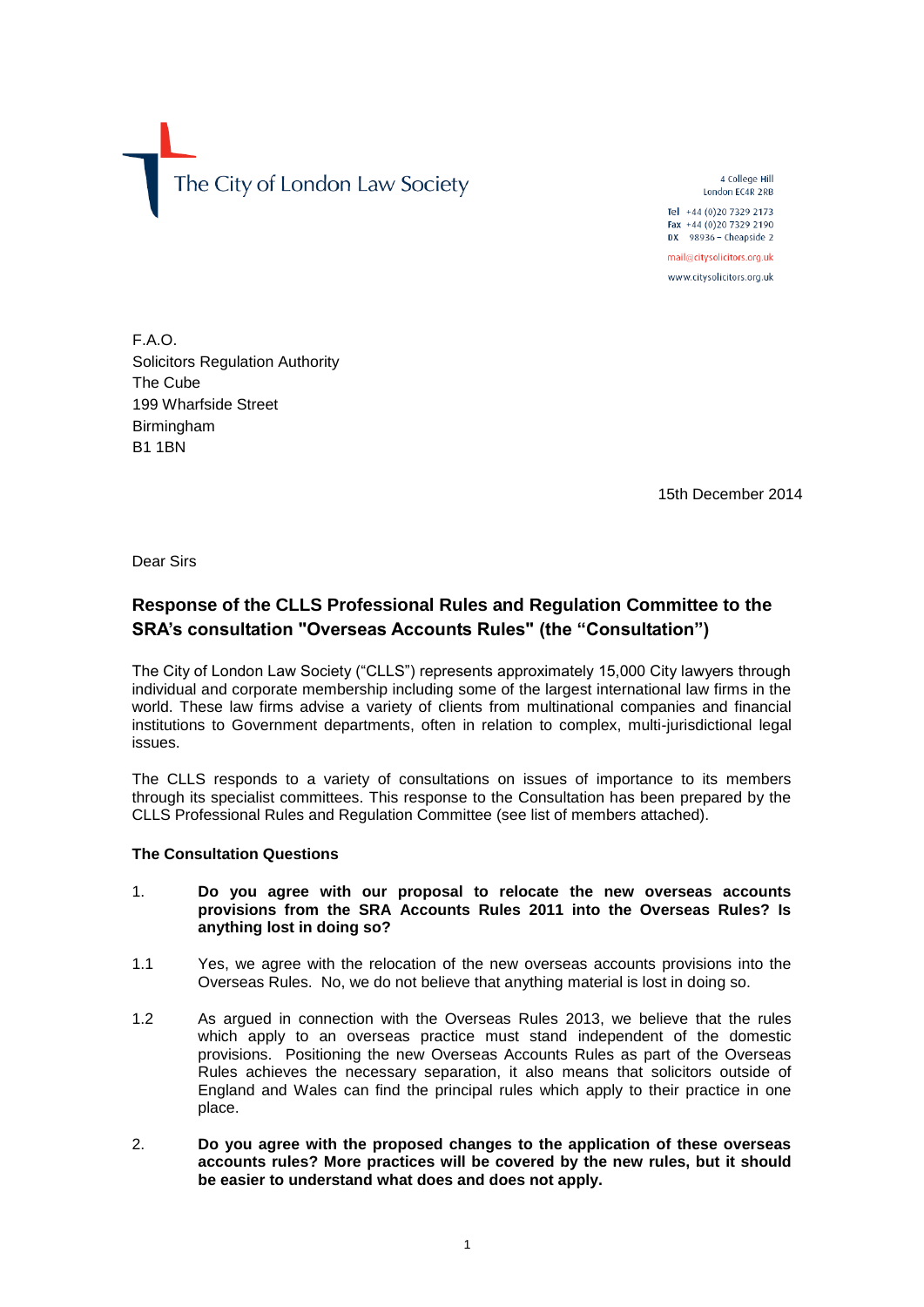- 2.1 We agree with the proposed changes to the application of these overseas accounts rules.
- 2.2 Under the current application provisions in part 7 of the SRA Accounts Rules 2011 whether or not the overseas accounts provisions apply is highly sensitive to, and dependent on, the legal structure of the firm in question. The scope of application has thus been inconsistent within firms and as between different firms, leaving gaps in regulation. The application of the new overseas accounts rules as set out in the consultation delivers a consistency irrespective of any given firm's structure, and so better protects the solicitor brand.

#### 3. **Do you agree with our proposed simplification of the substance of the overseas accounts rules, as set out in new overseas rule 5.1, when compared to rules 50.3-50.6 in the existing Solicitors Accounts Rules?**

- 3.1 We agree with the proposed simplification of the substance of the Overseas Accounts Rules as set out in rule 5.1. The proposed new rules contain all of the substantive obligations in rule 50.3 of the current SRA Accounts Rules, but allow practitioners discretion and flexibility in how they achieve compliance. This approach is less likely to give rise to conflict with local law or regulation whilst continuing to offer adequate protection to clients.
- 3.2 In rule 5.1(b), which deals with the payment of money into client account, we note that a new term "without undue delay" is used in place of "without delay". The latter being a defined term in the context of the current SRA Accounts Rules as meaning, in normal circumstances, either on the day of receipt or on the next working day.

We believe that the domestic definition of "without delay" is too tightly prescribed to be workable in many overseas practices, and support the use of a different term. We would nevertheless welcome an explanation of the difference between "without delay" and "without undue delay", and the inclusion of a definition of this term for the purposes of the new Rules.

3.3 In respect of rule 5.1(g), concern has been expressed that the current drafting allows solicitors or regulated firms to assume that where the local rules are silent or interest is not ordinarily paid, they would automatically be compliant by doing the same. We suggest that this rule be qualified to ensure that due consideration is given to whether this is fair and reasonable in the circumstances, as follows:

"you must: ……. account for interest on *client money (overseas)* in accordance with local law and customs*,* and otherwise when it is fair and reasonable to do so in all the circumstances."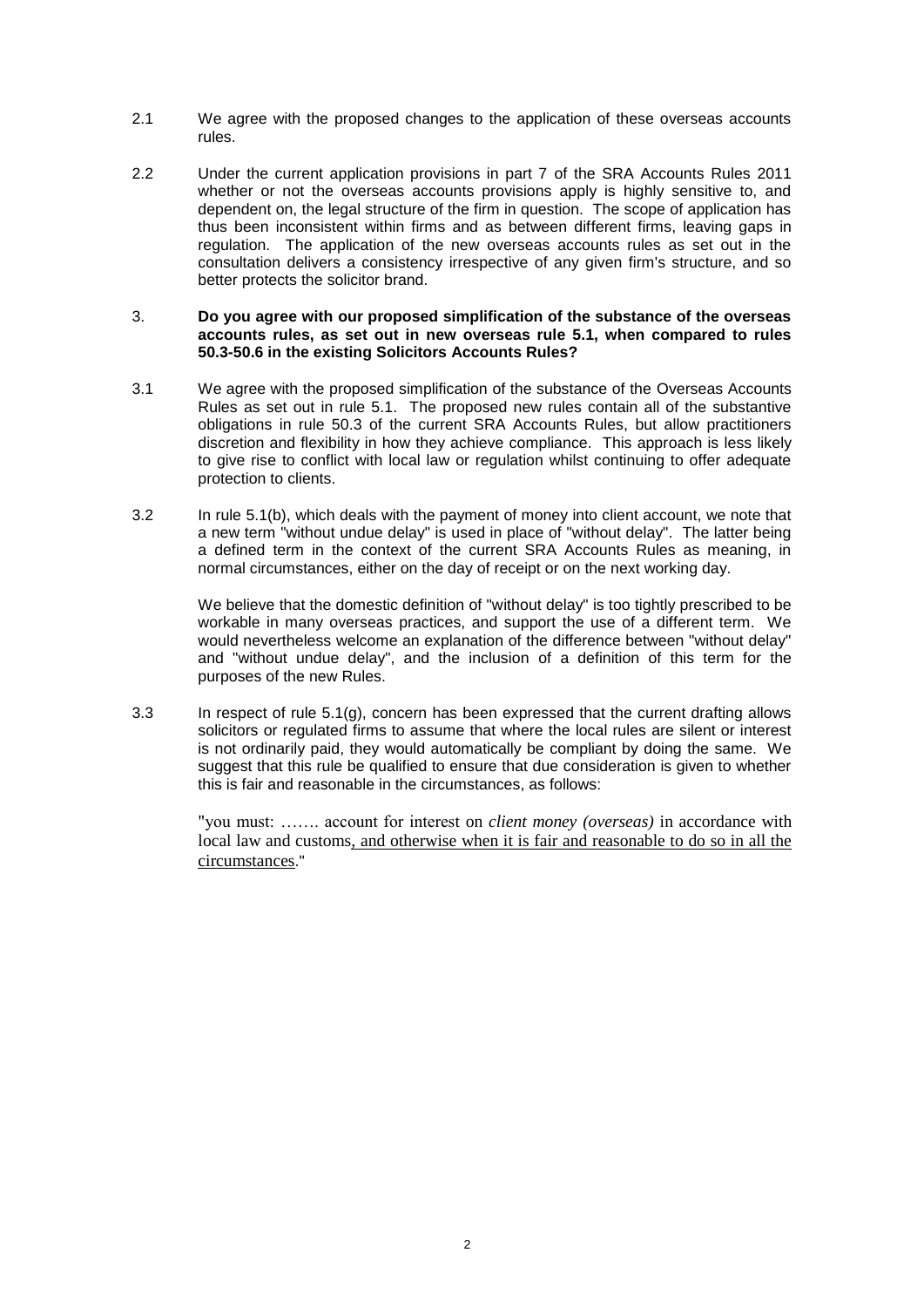3.4 Concerns have also been raised that the new overseas rules are silent on the management of residual balances, notwithstanding that part 7 of the current SRA Accounts Rules is also silent on the issue. There is clearly a risk that residual balances might be overlooked and we believe this is a reasonable concern, and would suggest the insertion of the following to address it (as a new rule 5.1(e)):

"return *client money (overseas)* to the person on whose behalf the money is held promptly, as soon as there is no longer any proper reason to retain those funds."

Whilst the SRA should also consider whether to replicate rule 20.2 of the SRA Accounts Rules (whereby money which cannot returned can be given to charity), we suspect that local law and/or regulation would prohibit this.

3.5 Rules 50.4 to 50.6 deal with the accountants report, and are thus not comparable with the new overseas rule 5.1. We deal with these in our response to question 5 below.

#### 4. **Do you agree with our proposed new definition of client money overseas? Are there any concerns about risks this might pose either to consumers or third parties?**

- 4.1 We do not agree with the proposed new definition of client money (overseas).
- 4.2 As drafted, the definition has two significant flaws:
	- it introduces the concept of "office money" which is not defined for the purposes of the overseas accounts rules - we firmly believe that the definition must stand up on its own account, and without any reference to the domestic SRA Accounts Rules 2011; and
	- it excludes "money which belongs ……. to a third party" from the definition of client money - whilst we understand the rationale of the exclusion of money paid to the firm on account of billed unpaid disbursements from the definition (for reasons outlined in paragraphs [4.3](#page-2-0) and [5.1](#page-3-0) below), as currently drafted this has the potential to exclude all money belonging to third parties. We believe that third parties should properly enjoy the protection afforded to them by client account and so by these new Overseas Accounts Rules.
- <span id="page-2-0"></span>4.3 The issue arising from the inclusion of billed unpaid professional disbursements in the definition of "client money (overseas)" has been the fact that, in some instances, it triggers the accountants inspection and reporting requirement where this is the only such money held, which in these circumstances is disproportionate to the risk. The proposed removal of the routine requirement to undertake an annual accountants inspection has mitigated the practical impact of this and, as a consequence, we question whether the exclusion of billed unpaid disbursements from the definition is now necessary.

Many international firms apply a common standard and approach to client accounting throughout all of their offices, irrespective whether or not the SRA rules apply. A common definition of office and client money in both the domestic and overseas accounts rules will assist firms in this regard.

- 4.4 To address the issues outlined above, we believe that the a more nuanced definition of both "client money (overseas)" and "office money (overseas)" is required. A definition broadly based on the tried and tested rule 12 of the SRA Accounts Rules 2011, albeit independent of the domestic rules and applying only in the context of overseas practice, should be considered.
- <span id="page-2-1"></span>4.5 We would suggest the following drafting: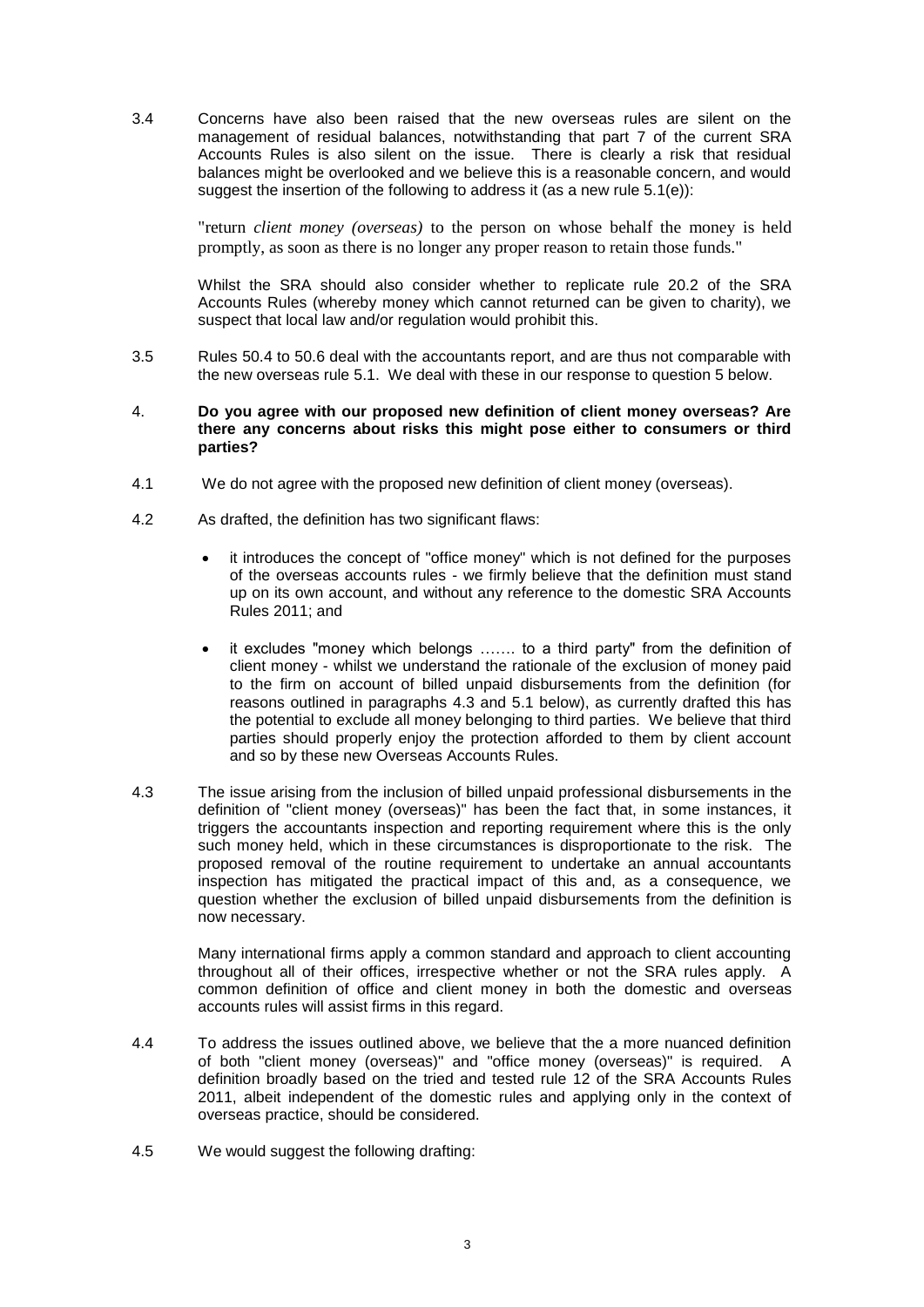"**client money (overseas)** means money held or received for a *client* or as *trustee*, and all other money which is not *office money (overseas)*. This includes money held or received:

- (a) as *trustee*;
- (b) as agent, bailee, stakeholder, or as the donee of a power of attorney, or as a liquidator, trustee in bankruptcy, *Court of Protection deputy* or trustee of an occupational pension scheme;
- (c) for payment of unpaid *professional disbursements*;
- (d) for payment of taxes, duties or fees on behalf of clients or third parties;
- (e) as a payment on account of *costs* and *disbursements* generally;
- (f) jointly with another person outside of your practice;
- (g) to the sender's order.

**Office money (overseas**) means money which belongs to you or your *overseas practice*. This includes money held or received in respect of:

- (a) the running of your practice, for example sales tax on your practice's *fees*;
- (b) *fees* due to you or your *overseas practice* against a bill or written notification of *costs* incurred which has been delivered to the client or paying party; and
- *(c) disbursements* already paid by you or your *overseas practice*;
- *(d) disbursements* incurred but not yet paid by you or your *overseas practice*, but excluding unpaid *professional disbursements*."

We note that the SRA is planning to commence a review of the SRA Handbook in April 2015. We would welcome a full review of the domestic and overseas definitions of client and office money as a part of this process.

4.6 Concerns have been expressed that the removal of the prescriptive conditions under which money can be withdrawn from client account, contained in rule 50.3, will give rise to uncertainty as to when money can be used to settle client liabilities to the firm. The draft definition of "office money (overseas)" in paragraph [4.5](#page-2-1) removes this uncertainty without encumbering the new rules with an unnecessary level of detail.

#### 5. **Do you agree with our proposal to eliminate the requirement for accounts to be automatically submitted in respect of overseas practices?**

<span id="page-3-0"></span>5.1 We would be interested to see the evidence that the current accountants reporting requirement "tends to encourage offices to find other ways of excluding themselves from the scope of application of the rules".

We know of CLLS member firms who have sought waivers from the SRA for certain offices, where the only "client money" held arose in connection with billing; from a small number of billed unpaid professional disbursements, credit notes raised against paid invoices, or small amounts of money paid by clients on account of future costs or disbursements. The proposed removal of the obligation to routinely undergo an accountants inspection and report will resolve this issue.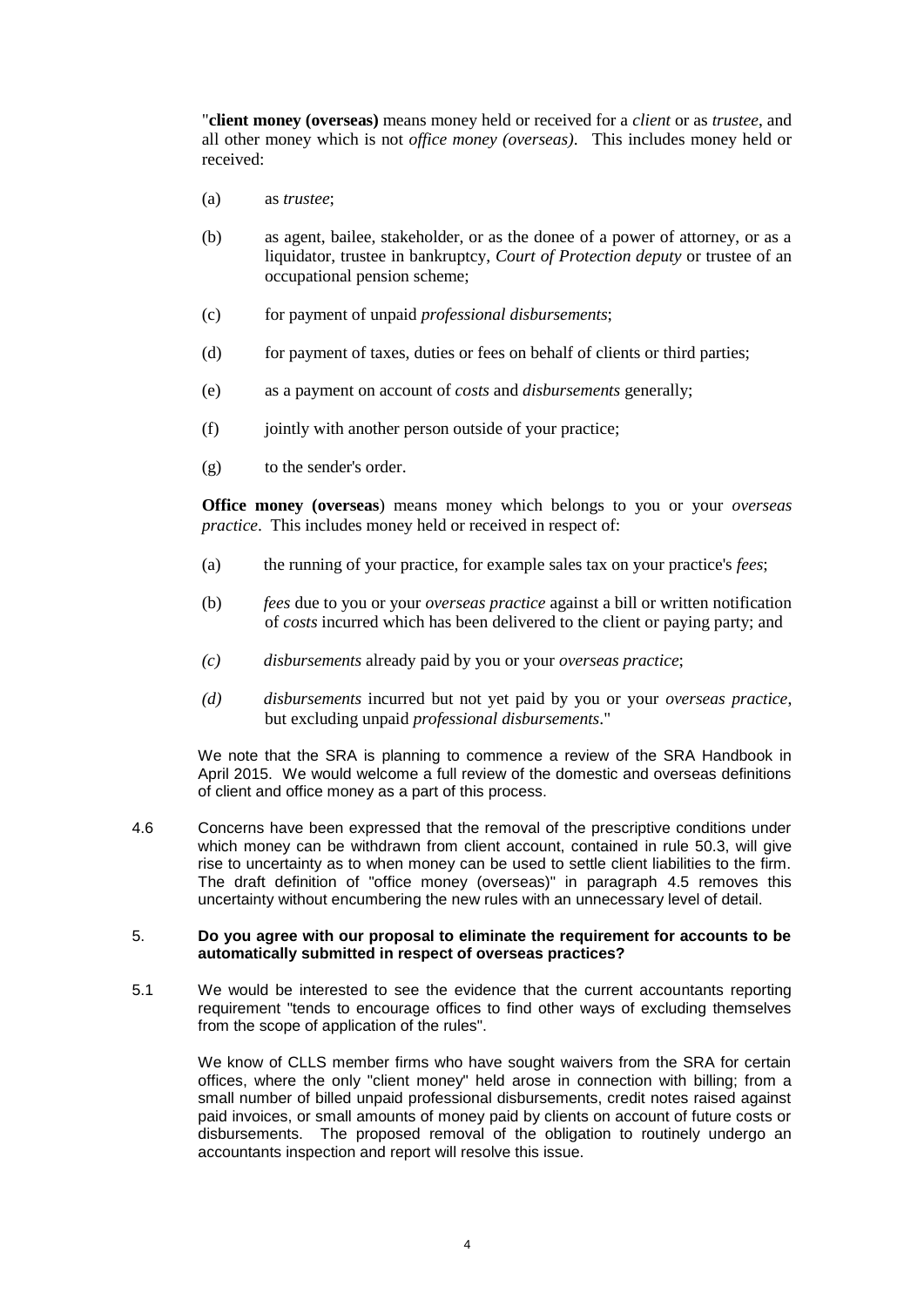We do not know of firms seeking to exclude themselves where they are handling material client transactions. This is evidenced by the fact that many of our member firms have stated that they would continue to have some form of independent audit even if this were no longer a mandatory requirement.

It is nevertheless the view of many City firms that the blanket application to all overseas offices, irrespective of the volume of transactional activity, nature of the transactions, and amount of money held, is disproportionate to the risk.

5.2 In our response to the consultation "proportionate regulation: changes to the reporting accounting requirements" we articulated cogent arguments for retaining the accountants reporting requirement in the context of the domestic Accounts Rules. Some of the arguments around the role of the independent inspection in encouraging compliant behaviour have some relevance overseas also. In addition, the current reporting regime provides the firm and its compliance officers with assurance on the handling of client money by its overseas offices.

We nevertheless recognise that the situation overseas can be differentiated from the domestic environment:

- the firms to whom the new overseas accounts rules will apply are likely to be medium to large in size, and have a developed, resourced and managed accounting infrastructure in place;
- many of the overseas offices of such firms, and/or the individual lawyers practising within them, will be subject to local regulation. The imposition of additional audit requirements by SRA rules could result in duplication; and
- the reporting and disclosure obligations contained in part 4 of the Overseas Rules, set out very clearly the obligations of authorised persons and bodies to monitor material or systematic breaches of the overseas principles. By positioning the new overseas accounts rules under the overseas principles, these obligations would extend to encompass compliance with these rules where failures amount to material or systematic breaches only.

Our response to the earlier consultation also recognised that any change had to be considered as part of a wider review of the rules, which is what is being undertaken here in connection with the overseas accounts rules.

5.3 On balance, we agree with the proposal to remove the mandatory accountants inspection and reporting requirements.

As noted above, we believe that most firms in our sector of the market will continue to commission inspections of some sort to supplement their own internal financial management and control processes, and there are serious questions over the value of the accountants inspection and report in its current "tick box" format. We do not believe that the removal of this obligation in connection with an overseas practice gives rise to a material risk to clients. Rather, it is an opportunity for firms to remove duplication with its own internal controls, apply its own judgement as to what assurance it needs to satisfy its own regulatory obligations and, if deemed necessary, to focus the work of its external accountant on activity which is risk assessed and adds real value for the firm involved.

5.4 We do not know how many SRA regulated sole practitioners or small firms are practising overseas, and note that at least one accountancy firm has reported that it is often smaller overseas offices that have the greatest difficulty in adequately segregating client money. The SRA should, of course, take its own knowledge of the size and risks associated with this segment of the legal market into account when determining whether to dispense with the requirement for an accountants' report to be automatically submitted.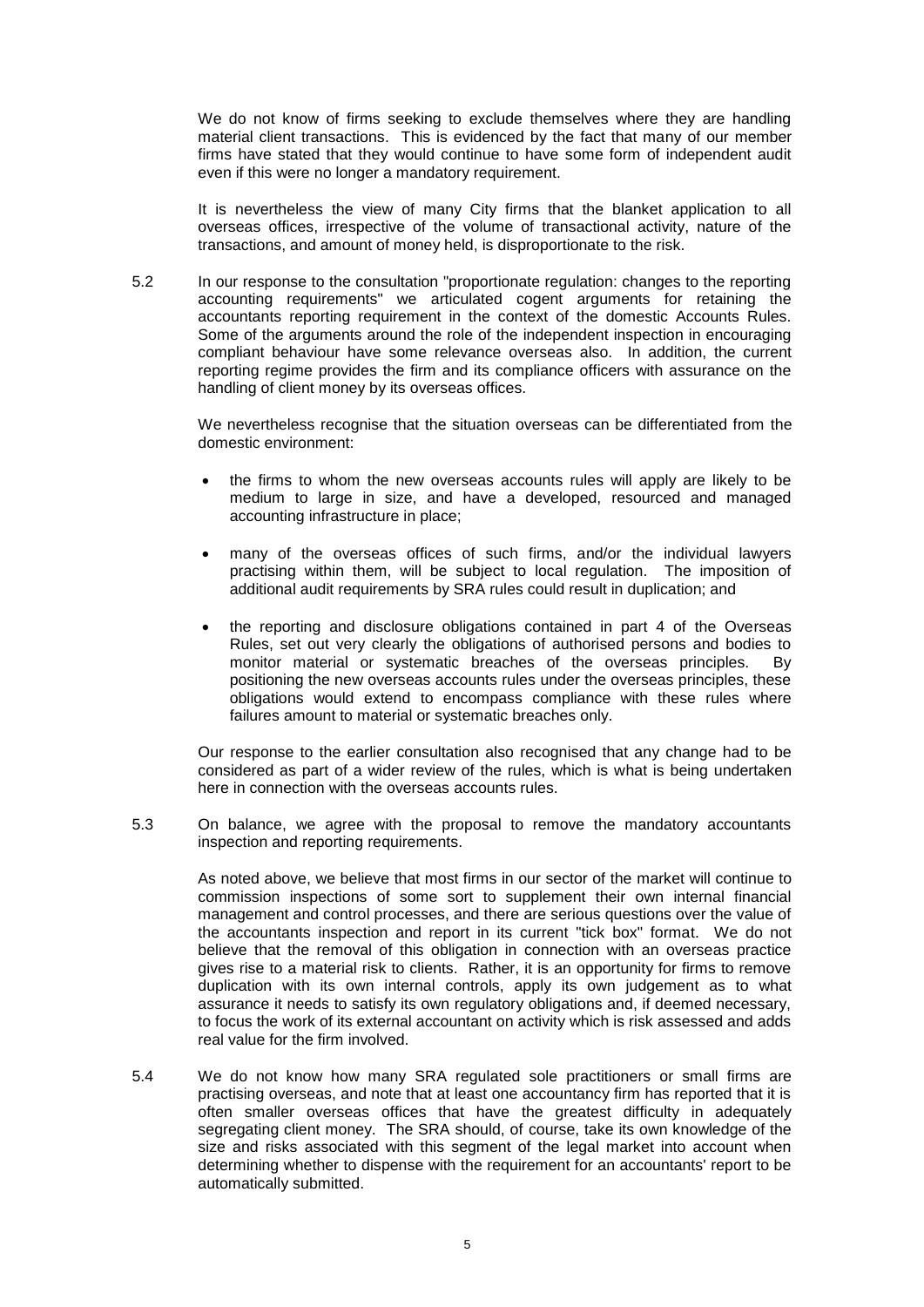#### 6. **Drafting**

6.1 Proposed rules 4.1 and 6.3 make reference to the "overseas practice" of solicitors and RELs. "Overseas practice" is used elsewhere as a defined term to mean a practice established outside England and Wales that is owned or controlled by an authorised body. If a solicitor or REL is practising overseas as a regulated individual they will not have an "overseas practice" in the sense used in the defined term. Using this phrase in these rules may therefore cause confusion. It would be better to use the formulation used in Overseas Rule 1 with the consequence that rule 4.1 and 6.3 would read (respectively):

"4.1

You

- (a) as a *regulated individual practising overseas* must ensure that you; or
- (b) as a *responsible authorised body* must ensure that your *overseas practice*, and those for whom you are responsible;

comply with the Overseas Accounts Rules and any applicable requirements in local law or regulation relating to the handling of client money or assets. [...]",

"6.3

The SRA may require the delivery of an accountant's report by you:

- (a) as a solicitor or REL *practising overseas* in respect of your *practice*; or
- (b) as a *responsible authorised body* in respect of your *overseas practice,*

under rule 9 of the SRA Authorisation Rules or regulation 7 of the SRA Practising Regulations. This report must: [...]"

\* \* \* \*